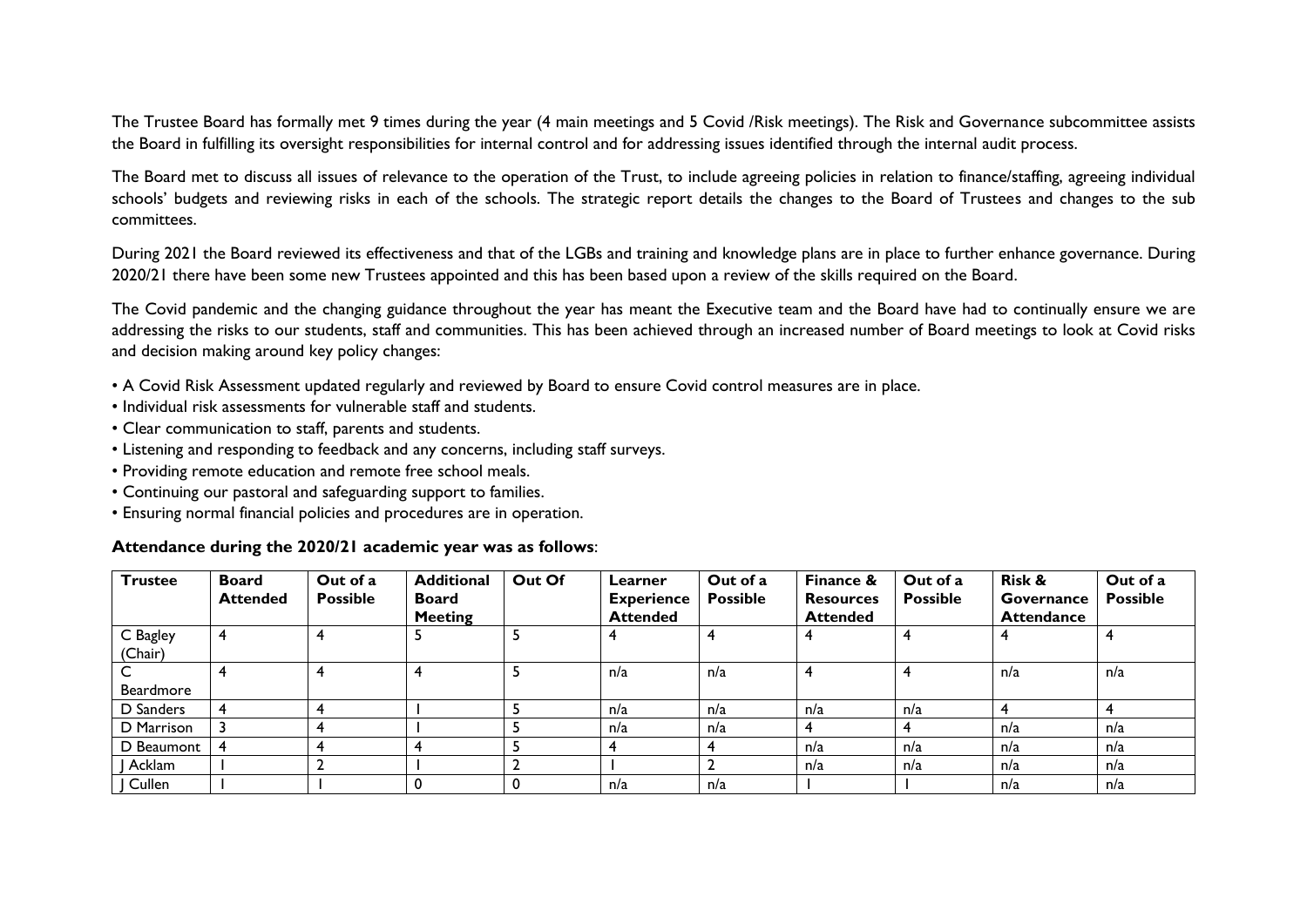| K Platts        |       |     | n/a | m/a |     |     | n/a | n/a |
|-----------------|-------|-----|-----|-----|-----|-----|-----|-----|
| L Winders       |       |     | n/a | n/a | N/a | n/a |     |     |
| P Kearney       |       |     | n/a | n/a | n/a | n/a |     |     |
| S Draper        |       |     |     |     | n/a | n/a | n/a | n/a |
| T Ashford       |       |     | n/a | n/a | n/a | n/a |     |     |
| <b>Percent</b>  | 83.5% | 68% | 93% |     | 94% |     | 94% |     |
| <b>Attended</b> |       |     |     |     |     |     |     |     |

## **Advisory Council Meetings Academic Year 20/21**

|                         | <b>Meetings Attended</b> | Out of a Possible |
|-------------------------|--------------------------|-------------------|
| Fred Woodruff (Chair)   |                          |                   |
| <b>Edward Highfield</b> |                          |                   |
| Jayne Crawshaw          |                          |                   |
| Julie Burkinshaw        |                          |                   |
| Rebecca Bustani         |                          |                   |
| <b>Percent Attended</b> | 80%                      |                   |

The Chair of Trustees, and Chair of Learner Experience Committee, attended the Advisory Council meetings.

The CEO and Deputy CEO attend every Board, subcommittee and advisory council meeting. Other members of the executive team, and headteachers, attend relevant meetings to present areas of their responsibility.

## **Secondary School Local Governing Board Attendance at meetings during 20/21 academic year:**

|                    | <b>Forge Valley</b> |                                 |                                | <b>Bradfield Interim Executive</b><br><b>Board</b> |                                 |                                | Chaucer   |                                 |                                | <b>Tapton</b>         |                                 |                                |
|--------------------|---------------------|---------------------------------|--------------------------------|----------------------------------------------------|---------------------------------|--------------------------------|-----------|---------------------------------|--------------------------------|-----------------------|---------------------------------|--------------------------------|
|                    |                     | <b>Board</b><br><b>Attended</b> | Out of<br>a<br><b>Possible</b> |                                                    | <b>Board</b><br><b>Attended</b> | Out of<br>a<br><b>Possible</b> |           | <b>Board</b><br><b>Attended</b> | Out of<br>a<br><b>Possible</b> |                       | <b>Board</b><br><b>Attended</b> | Out of<br>a<br><b>Possible</b> |
| Chair of<br>LGB:   | Crawshaw            | $\overline{10}$                 |                                | Sarah<br>Draper                                    | 6                               | ь                              | Highfield | $\overline{12}$                 | 13                             | Woodruff              | $\mathbf{L}$                    | 15                             |
| Members of<br>LGB: | C Eaton             |                                 |                                | David<br>Dennis                                    | 6                               | ь                              | ∟ Bawden  | 4                               | 14                             | D<br><b>Bannister</b> |                                 | 9                              |
|                    | D Smith             | 10                              |                                | <b>Julia</b><br><b>Delaney</b>                     | 4                               |                                | Matthews  |                                 | 13                             | Rushton               |                                 | 9                              |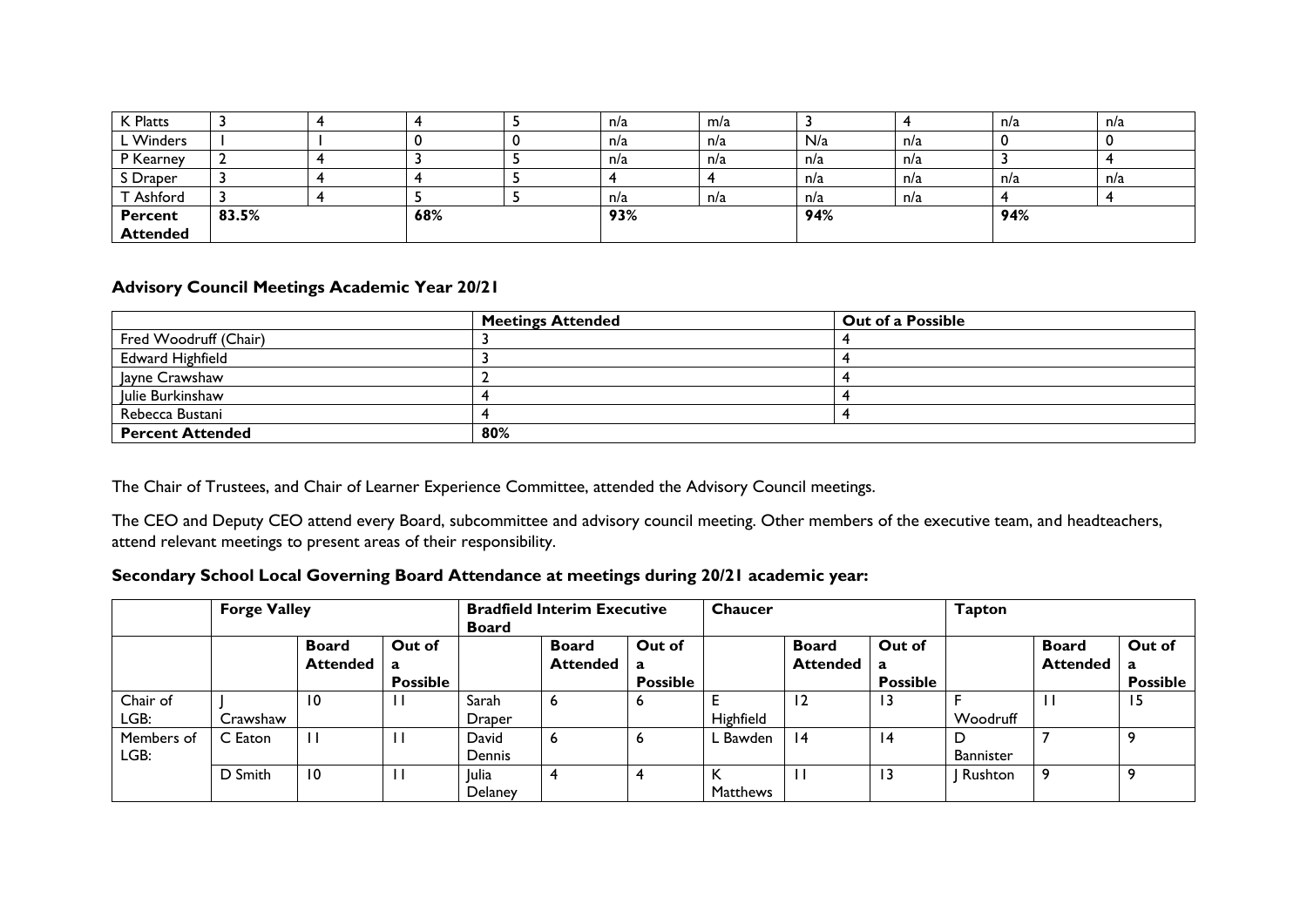|                               | E Perry | 6 |     | <b>Steve</b><br>Rippin   | 3 | 3    | M Wilde         | 5 |     | N James         | 8 | 8               |
|-------------------------------|---------|---|-----|--------------------------|---|------|-----------------|---|-----|-----------------|---|-----------------|
|                               | R Ward  | 4 |     | Scott<br><b>Burnside</b> | 4 | 4    | Clephan         | 7 |     | H Bower         | 9 | $\overline{10}$ |
|                               |         |   |     | David<br><b>Beaumont</b> | 6 | 6    | <b>B</b> Winter | 5 |     | H Marsh         | 6 | 17              |
|                               |         |   |     |                          |   |      |                 |   |     | C Axtell        | 8 | 8               |
|                               |         |   |     |                          |   |      |                 |   |     | C Fowler        | 9 | $\overline{10}$ |
|                               |         |   |     |                          |   |      |                 |   |     | к<br>Leadbetter | 9 | 9               |
|                               |         |   |     |                          |   |      |                 |   |     | <b>B</b> Stroud | 8 | 8               |
|                               |         |   |     |                          |   |      |                 |   |     | L Garbet        | 6 | $\overline{10}$ |
| Percentage<br><b>Attended</b> |         |   | 75% |                          |   | 100% |                 |   | 89% |                 |   | 87%             |

Bradfield School had an interim executive Board from the date of joining the Trust in February 2020. We are in the process of reforming a LGB in 2021/22

| Primary School Local Governing Body Attendance at meetings during academic year 2020/21 |  |  |
|-----------------------------------------------------------------------------------------|--|--|
|                                                                                         |  |  |

|                 | Hallam            |                                 |                             |            | Hillsborough, Southey Green & Meynell |                             |           | <b>Wisewood Interim Executive Board</b><br>$(IEB)*$ |                             |  |  |
|-----------------|-------------------|---------------------------------|-----------------------------|------------|---------------------------------------|-----------------------------|-----------|-----------------------------------------------------|-----------------------------|--|--|
|                 |                   | <b>Board</b><br><b>Attended</b> | Out of a<br><b>Possible</b> |            | <b>Board</b><br><b>Attended</b>       | Out of a<br><b>Possible</b> |           | <b>Board</b><br><b>Attended</b>                     | Out of a<br><b>Possible</b> |  |  |
| Chair of LGB:   | R Bustani         |                                 |                             | Burkinshaw |                                       |                             | D Dennis  | C                                                   | د                           |  |  |
| <b>LGB</b>      | D Barrow          | 4                               | э                           | H Shotton  | 6                                     | 7                           | C Bagley  | 5                                                   | ь                           |  |  |
| Members:        | <b>B</b> Turner   | $\mathbf{0}$                    | 0                           | A Hards    | 5                                     | 7                           | A Lant    | 5                                                   | c                           |  |  |
|                 | <b>B</b> Fielding | 4                               | 4                           | S Murphy   | 0                                     | ┓                           | C Stewart | 5                                                   | ь                           |  |  |
|                 | Maskin            | 4                               | 4                           | P Buchy    | 4                                     |                             |           |                                                     |                             |  |  |
|                 | C Whitchurch      | $\overline{ }$                  |                             | C Sawkins  | $\overline{7}$                        |                             |           |                                                     |                             |  |  |
|                 | A Green           |                                 |                             | V Toulson  | 4                                     | 7                           |           |                                                     |                             |  |  |
|                 | <b>B</b> Stanyard |                                 |                             |            |                                       |                             |           |                                                     |                             |  |  |
|                 | A Bhandari        | 6                               | ь                           |            |                                       |                             |           |                                                     |                             |  |  |
|                 | H Price           | 4                               |                             |            |                                       |                             |           |                                                     |                             |  |  |
| <b>Percent</b>  | 93%               |                                 |                             | 68%        |                                       |                             |           | 100%                                                |                             |  |  |
| <b>Attended</b> |                   |                                 |                             |            |                                       |                             |           |                                                     |                             |  |  |